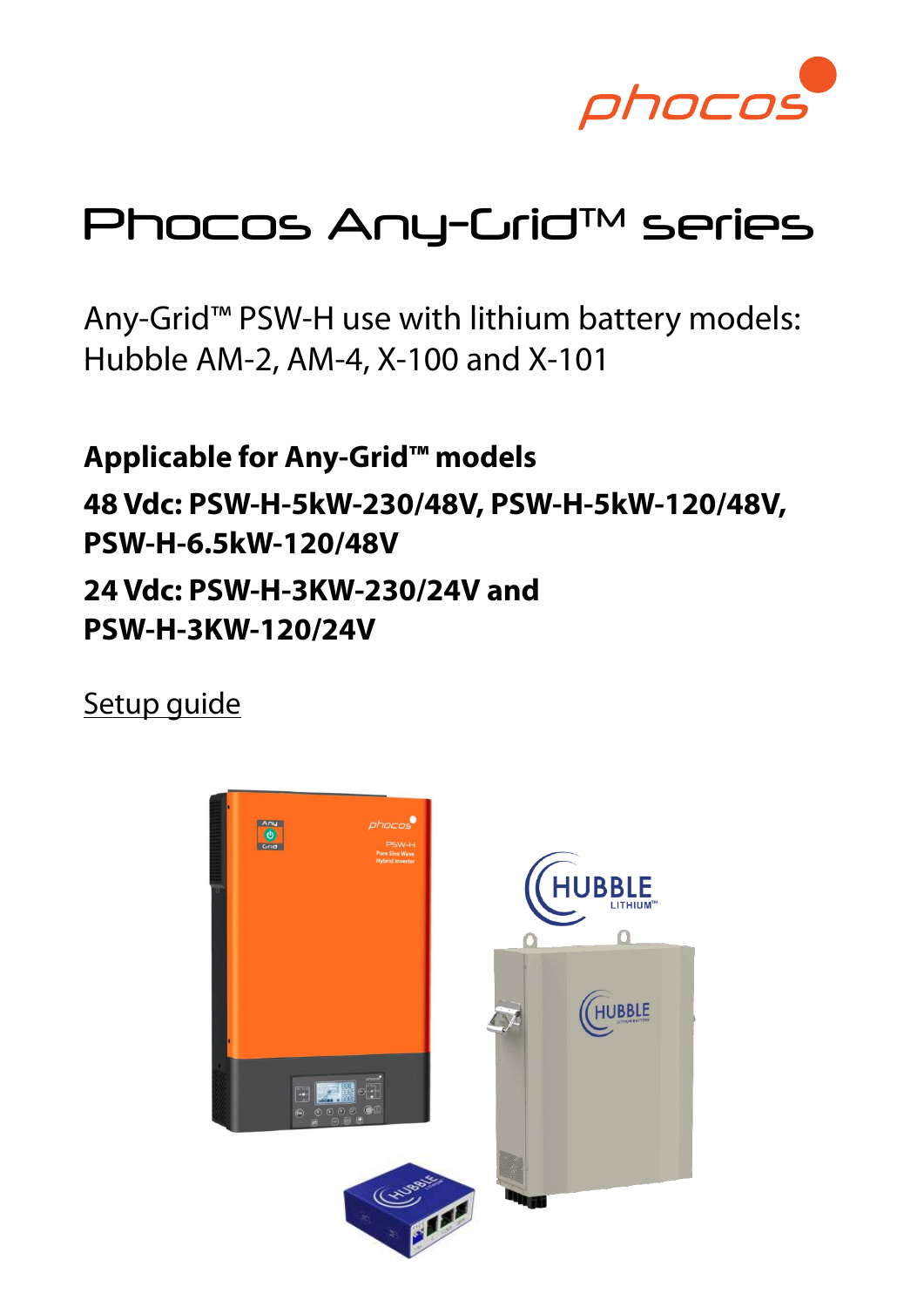# **1.0 Introduction**

This guide outlines the recommended settings and establishing communication for operation of one or more Any-Grid™ PSW-H-5kW-230/48V, PSW-H-5kW-120/48V or PSW-H-6.5kW-120/48V hybrid inverter chargers with Hubble AM-2, X-100 and X-101 battery units, referred to in this guide as "battery units". PSW-H-3KW-230/24V and PSW-H-3KW-120/24V are only compatible with the Hubble AM-4 battery units. All connected batteries must be of the same model name.

Note that the charge/discharge settings are automatically negotiated with the battery if this guide is used and do not need to be changed.

The Any-Grid must be installed according to the Any-Grid PSW-H "User and Installation Manual" included with every Any-Grid PSW-H unit and available online at [www.phocos.com.](http://www.phocos.com/) The battery terminals of the Any-Grid must be connected to the battery units according to the Hubble installation manual at the appropriate step mentioned in the chapter [5.0 o](#page-2-0)f this manual.

**WARNING: Be sure to read and respect the warnings in the installation manuals of the Any-Grid, the battery units and any other connected equipment. The installation must be conducted by a trained professional.**

#### **2.0 Requirements**

The following is required to proceed with this guide:

• 48 Vdc battery: Any-Grid PSW-H-5KW-230/48V, PSW-H-5KW-120/48V or PSW-H-6.5KW-120/48V or 24 Vdc battery: Any-Grid PSW-H-3KW-230/24V and PSW-H-3KW-120/24V

- Hubble Cloudlink device
- Hubble Cloudlink communication cable included with Cloudlink device (6-pin RJ-12 to 8-pin RJ-45 connectors):



**WARNING: Make sure to use the correct battery to Any-Grid cable. Any damage to the PSW-H or battery due to incorrect wiring, cable orientation or use of an incorrect cable is not covered by any warranty.**

• Hubble CAN Bus cable included with Cloudlink device:



• Hubble battery unit(s)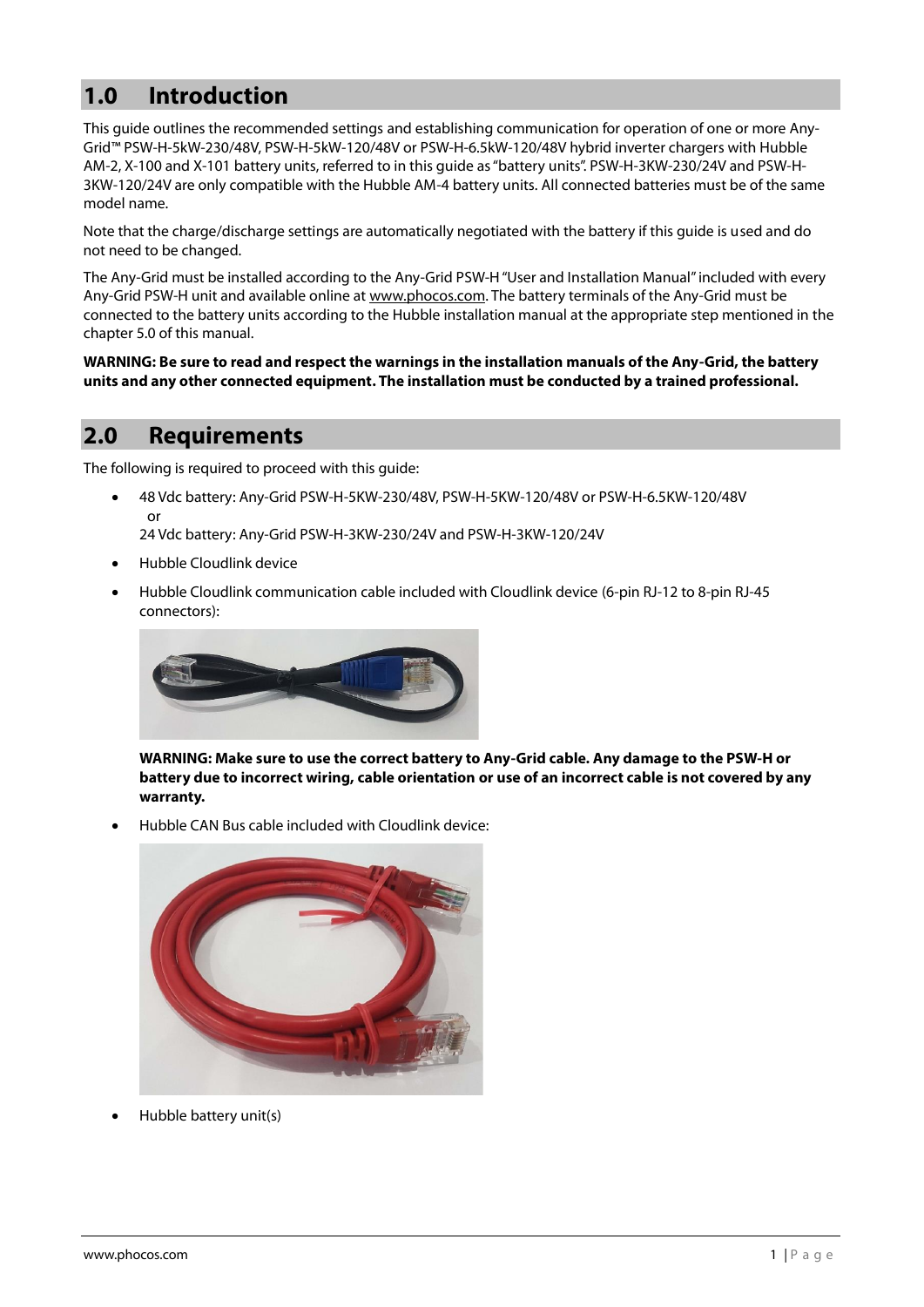

# **4.0 Battery Sizing**

To maintain the full battery warranty, each battery unit should be sized not to exceed 100 Adc continuous charge / discharge current and 125 Adc peak for up to 100 ms. It is thus strongly recommended to use at least 1.5 battery units in parallel to deliver both sufficient continuous current and peak current for a single PSW-H-5KW at full power. Per PSW-H-6.5KW-120/48V use at least 2 battery units. Use at least 1.8 AM-4 battery units per PSW-H-3KW unit. Of course, when using a single PSW-H at full power, this means using at least two battery units. Using fewer batteries per inverter may void your Hubble battery warranty and disrupt service by the battery automatically disconnecting from the Any-Grid(s).

The batteries must be wired in parallel to form a single large battery bank when using multiple Any-Grids. All Any-Grids must be connected to a single battery array made up of a maximum of 15 battery units.

### <span id="page-2-0"></span>**5.0 Battery Communication Cable Installation and Powering On**

**CAUTION: Before connecting the battery units to the Any-Grid(s), please follow the installation instructions in this chapter step by step. The battery, AC input source, AC output loads and PV input must remain disconnected until instructed otherwise.**

- 1. Ensure the battery units are all turned off.
- 2. Set the address DIP switches on the battery units according to the battery manual (location circled below):



3. Ensure the battery units are still turned off. Connect the Any-Grid(s) to the battery power (positive and negative) terminals with the correct polarity.

#### **CAUTION: If the correct polarity of the battery is not observed, the Any-Grid and the battery may be damaged, this is not covered by warranty.**

Plug the RJ-12 end of the battery communication cable into the Cloudlink device's "S" port and the RJ-45 side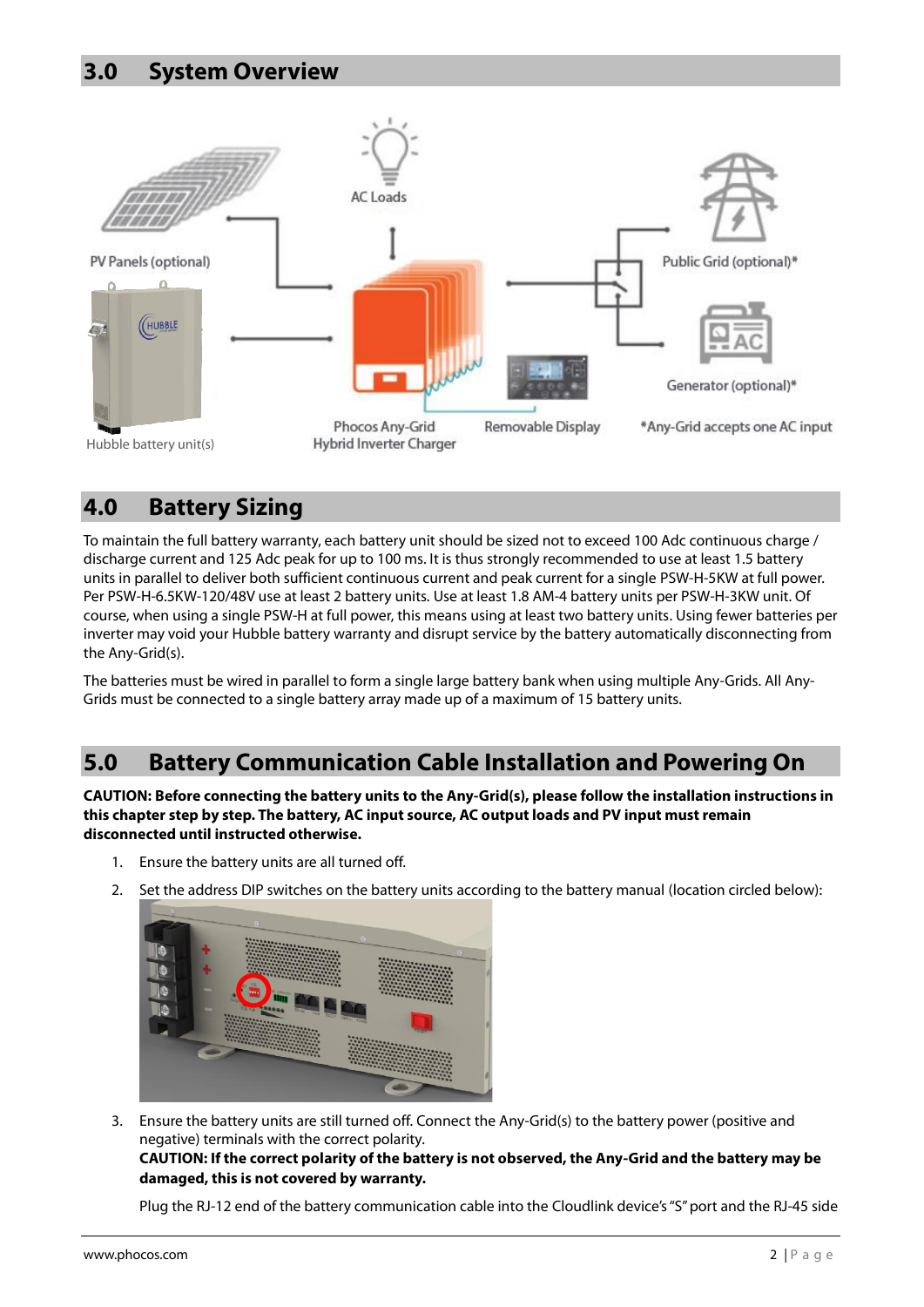into the Any-Grid display panel's "RS-232" port:



For systems with multiple Any-Grids, this connection (marked red) can be made with any of the inverters, but only a single unit. Remember, all Any-Grids in a synchronised system must be connected to a single battery bank.

- 4. Using the provided RJ45 cable with the Cloudlink, plug in the CAN Bus cable into the "CAN" port of the Hubble battery and the other end into the "CAN" port of the Cloudlink device.
- 5. Ensure the battery units are wired as outlined in the Hubble battery manual. Turn on each of the battery units with the power button (circled below in red) and ensure the "RUN" LED blinks is green for all battery units and that the "ALM" LED is turned off (circled below in green):



6. Turn the "ON/OFF" load power button of the Any-Grid(s) to the ON position (depressed), but make sure no loads are connected:



The Any-Grid(s) should now be running, the display(s) on.

- 7. Please refer to the setup guide for the Cloudlink on the Hubble website for setup procedure of the Cloudlink device a[t www.hubblelithium.co.za.](file:///C:/Users/SyberianWulff/Desktop/www.hubblelithium.co.za)
- 8. When the Cloudlink setup is complete, and if no errors are present on the Any-Grid(s) and any of the battery unit(s), turn on the load breaker, followed by the PV and finally the AC source breaker (if present in the system).

The commissioning battery unit(s) and Any-Grid(s) is now complete.